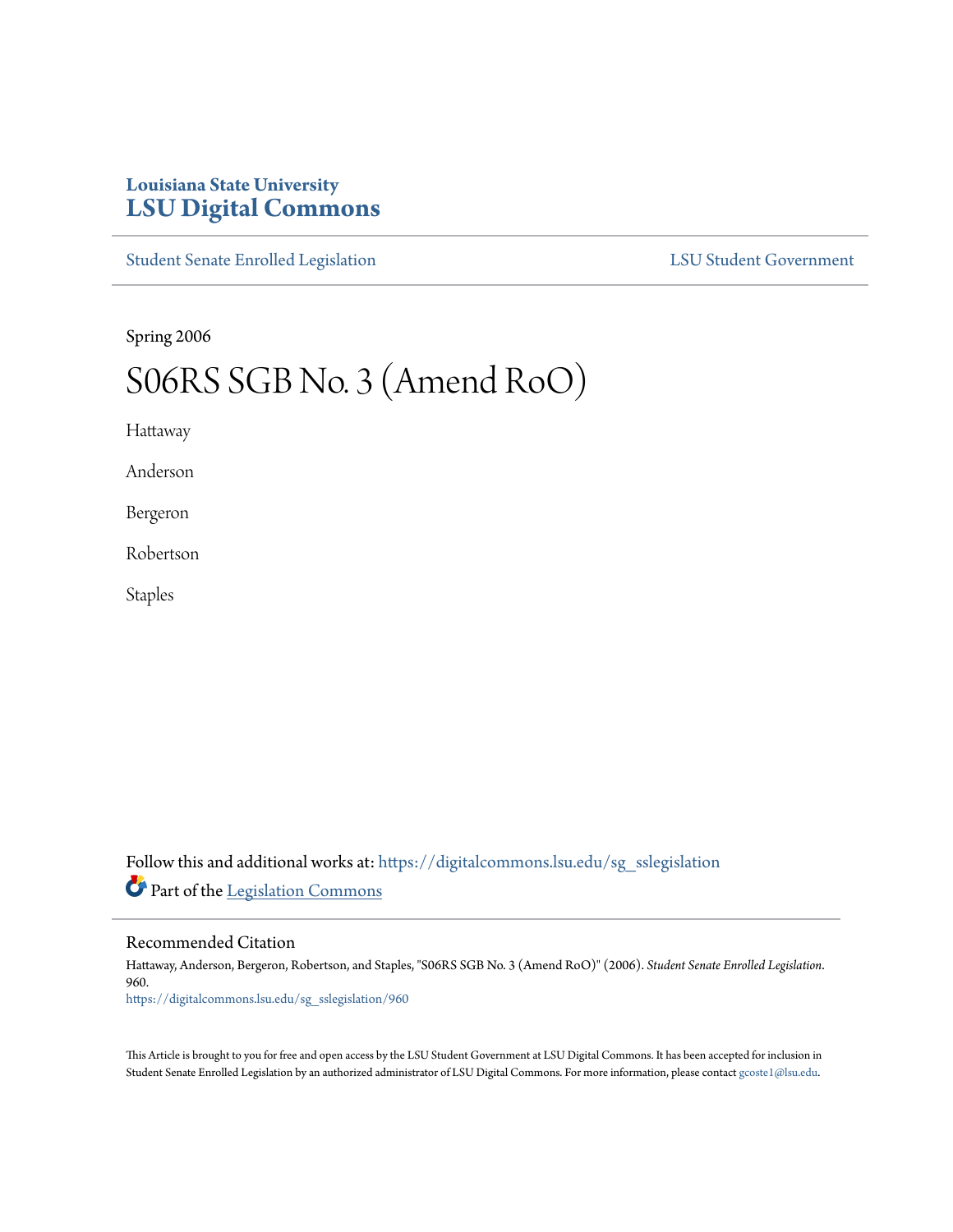| $\frac{1}{2}$  | STUDENT GOVERNMENT                                                      |                                                              |                                                                                                                                                        | <b>ORIGINAL</b> |  |  |  |
|----------------|-------------------------------------------------------------------------|--------------------------------------------------------------|--------------------------------------------------------------------------------------------------------------------------------------------------------|-----------------|--|--|--|
| 3              |                                                                         |                                                              | OUISIANA STATE UNIVERSITY                                                                                                                              |                 |  |  |  |
| $\overline{4}$ | <b>STUDENT SENATE</b>                                                   |                                                              |                                                                                                                                                        |                 |  |  |  |
| 5              | So <sub>6</sub> RS                                                      |                                                              |                                                                                                                                                        |                 |  |  |  |
| 6              | SGB No. 3                                                               |                                                              |                                                                                                                                                        |                 |  |  |  |
| $\tau$         |                                                                         | BY: SENATOR HATTAWAY, SPEAKER PRO-TEMPORE ANDERSON, SENATORS |                                                                                                                                                        |                 |  |  |  |
| $\,8\,$        |                                                                         |                                                              | BERGERON AND ROBERTSON, AND SPEAKER STAPLES                                                                                                            |                 |  |  |  |
| 9              |                                                                         |                                                              |                                                                                                                                                        |                 |  |  |  |
| 10             |                                                                         |                                                              | <b>A BILL</b>                                                                                                                                          |                 |  |  |  |
| 11             | TO AMEND AND REENACT CHAPTER ONE THE LSU STUDENT SENATE RULES OF        |                                                              |                                                                                                                                                        |                 |  |  |  |
| 12             | ORDER RELATIVE TO THE CREATION AND APPOINTMENT OF THE SENATE            |                                                              |                                                                                                                                                        |                 |  |  |  |
| 13             | INFORMATION OFFICER; TO PROVIDE FOR SAID DUTIES; TO PROVIDE FOR REMOVAL |                                                              |                                                                                                                                                        |                 |  |  |  |
| 14             |                                                                         |                                                              | PROCEDURES; TO PROVIDE FOR RELATED MATTERS                                                                                                             |                 |  |  |  |
| 15             |                                                                         |                                                              |                                                                                                                                                        |                 |  |  |  |
| 16             |                                                                         |                                                              | BE IT ENACTED BY THE STUDENT GOVERNMENT OF LOUISIANA STATE<br>UNIVERSITY AND AGRICULTURAL AND MECHANICAL COLLEGE                                       |                 |  |  |  |
| 17<br>18       |                                                                         |                                                              |                                                                                                                                                        |                 |  |  |  |
| 19             |                                                                         |                                                              |                                                                                                                                                        |                 |  |  |  |
| 20             | <b>PARAGRAPH 1:</b>                                                     |                                                              | CHAPTER ONE OF THE SENATE RULES OF ORDER IS HEREBY                                                                                                     |                 |  |  |  |
| 21             |                                                                         |                                                              | AMENDED AND REENACTED AS FOLLOWS:                                                                                                                      |                 |  |  |  |
| 22             |                                                                         |                                                              |                                                                                                                                                        |                 |  |  |  |
| 23             | <b>Rule 1.1</b>                                                         | <b>Officers</b>                                              |                                                                                                                                                        |                 |  |  |  |
| 24             |                                                                         |                                                              |                                                                                                                                                        |                 |  |  |  |
| 25             |                                                                         |                                                              | The officers of the Student Senate shall be the following: Speaker, Speaker Pro-                                                                       |                 |  |  |  |
| 26             |                                                                         |                                                              | Tempore, Secretary, Undersecretary, Senate Information Officer (SIO),                                                                                  |                 |  |  |  |
| 27             |                                                                         |                                                              | Parliamentarian, and additional legislative staff.                                                                                                     |                 |  |  |  |
| 28             |                                                                         |                                                              |                                                                                                                                                        |                 |  |  |  |
| 29             | <b>Rule 1.8</b>                                                         |                                                              | Legislative staff and officers; definition, election, appointment, and                                                                                 |                 |  |  |  |
| 30             |                                                                         | removal                                                      |                                                                                                                                                        |                 |  |  |  |
| 31             |                                                                         |                                                              |                                                                                                                                                        |                 |  |  |  |
| 32             |                                                                         |                                                              | 1. For the purposes of this rule, officer shall be defined as the Secretary and                                                                        |                 |  |  |  |
| 33             |                                                                         |                                                              | Undersecretary of the Student Senate, elected by majority vote of the                                                                                  |                 |  |  |  |
| 34             |                                                                         |                                                              | Senate. For the purposes of this rule, staff shall be defined as the Senate                                                                            |                 |  |  |  |
| 35             |                                                                         |                                                              | Information Officer, the Parliamentarian, and any additional legislative                                                                               |                 |  |  |  |
| 36             |                                                                         |                                                              | staff appointed by the Speaker and approved by the Senate.                                                                                             |                 |  |  |  |
| 37             | 2.                                                                      |                                                              | The terms of these officers and staff shall run concurrently with that of the                                                                          |                 |  |  |  |
| 38             |                                                                         |                                                              | Speaker, however, officers shall serve until their successors have been                                                                                |                 |  |  |  |
| 39             |                                                                         |                                                              | elected and staff shall serve until their dismissal or until their successors                                                                          |                 |  |  |  |
| 40             |                                                                         |                                                              | have been appointed.                                                                                                                                   |                 |  |  |  |
| 41             | 3.                                                                      |                                                              | The Secretary and Undersecretary of the Student Senate shall be elected                                                                                |                 |  |  |  |
| 42<br>43       |                                                                         |                                                              | by a majority vote of the Student Senate. Nominations shall be recognized<br>from the floor after the election of the Speaker Pro-Tempore in the first |                 |  |  |  |
| 44             |                                                                         |                                                              | meeting of the Spring Organizational Session. The nominating Senator                                                                                   |                 |  |  |  |
| 45             |                                                                         |                                                              | shall be required to submit the nominee's resume to the Senate office no                                                                               |                 |  |  |  |
| 46             |                                                                         |                                                              | later than 6:30 PM on the Monday preceding the convening the Spring                                                                                    |                 |  |  |  |
| 47             |                                                                         |                                                              | Organizational Session.                                                                                                                                |                 |  |  |  |
| 48             | 4.                                                                      |                                                              | The Senate Information Officer shall be appointed by the Speaker during                                                                                |                 |  |  |  |
| 49             |                                                                         |                                                              | the Spring Organizational Session of the Senate and approved by two-                                                                                   |                 |  |  |  |
| 50             |                                                                         |                                                              | thirds $(2/3)$ of the Senate present and voting or upon vacancy.                                                                                       |                 |  |  |  |
| 51             | 5.                                                                      |                                                              | The Parliamentarian and additional staff shall be appointed by the Speaker                                                                             |                 |  |  |  |
| 52             |                                                                         |                                                              | with approval by two-thirds $(2/3)$ of the Senate present and voting.                                                                                  |                 |  |  |  |
| 53             | 6.                                                                      |                                                              | All officers and staff herein listed shall be non-members of the Senate.                                                                               |                 |  |  |  |
|                |                                                                         |                                                              |                                                                                                                                                        |                 |  |  |  |